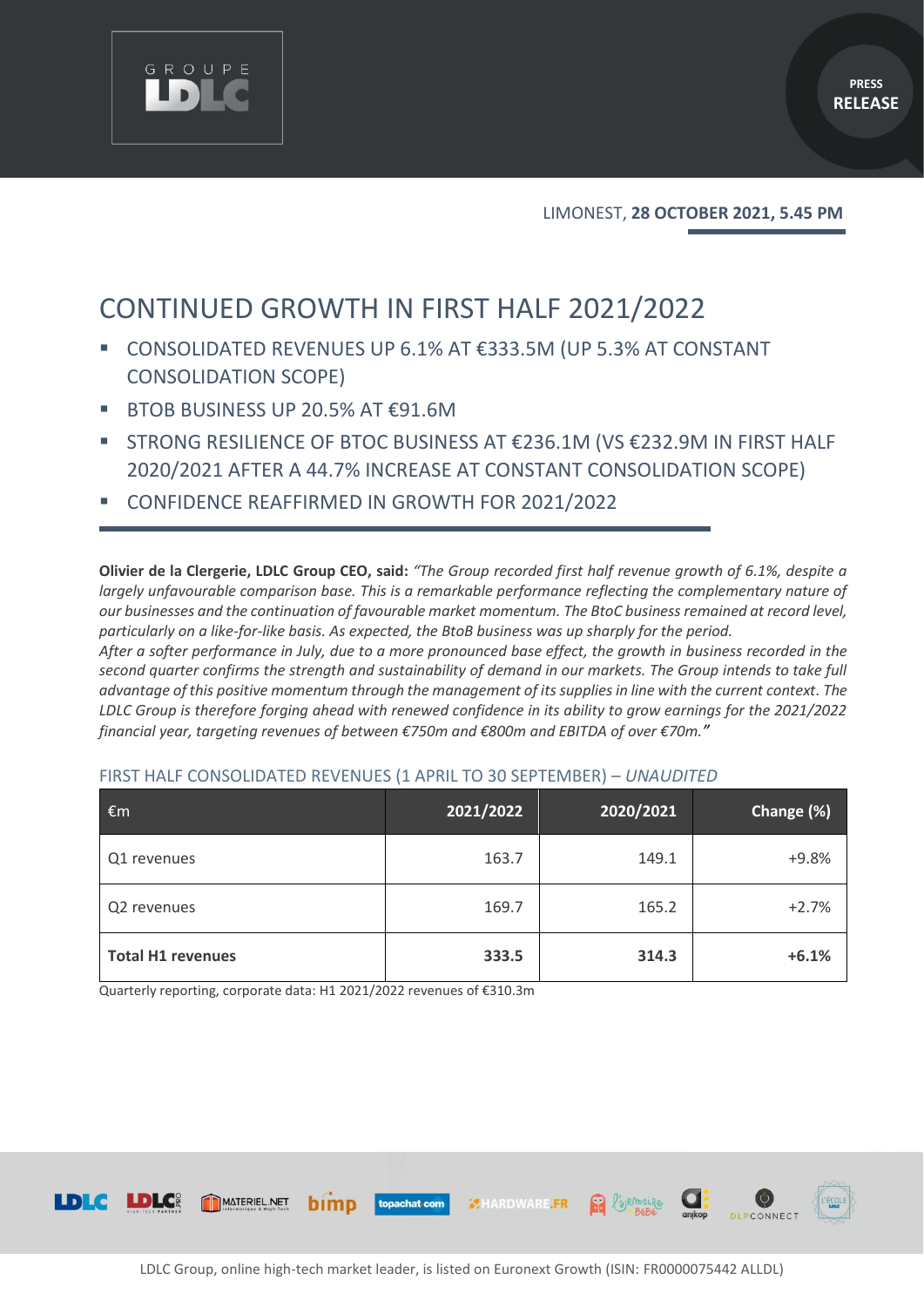

# **Record revenues of €333.5m for H1 2021/2022 (up 6.1% as reported, up 5.3% at constant consolidation scope)**

For the six months ended, the BtoC business recorded revenues of €236.1m, pointing to a high level of resilience compared with last year's outstanding performance (up 0.4% at constant consolidation scope – Top Achat acquired on 10 April 2020, i.e. 10 days unconsolidated last year). Online BtoC revenues edged down over the period (down 2.2%), but nevertheless remained high in line with the record performance recorded in the first half of 2020/2021. LDLC store revenues rose 21.8% to €42.6m, once again demonstrating the complementary nature of the distribution channels.

The BtoB business recorded a 20.5% increase in revenues to €91.6m in first half 2021/2022 compared to €76.0m last year. In addition to a favourable comparison base in the first quarter, this business continues to benefit from demand for equipment from corporate customers seeking to keep pace with the boom in digital technology and the new uses it brings.

Other businesses were up 6.2% at €5.8m, compared to €5.4m in H1 2020/2021. In the childcare segment, L'Armoire de Bébé remains on a path of strong growth after posting H1 2021/2022 revenues of €4.0m, up 15.7%. The brand is pursuing the development of its online business and the expansion of its physical retail network (5 stores at 30 September 2021).

## RECENT NEWS AND OUTLOOK

#### **Judicious stock management to fuel growth**

In a more constrained supply environment, the LDLC Group is paying particular attention to how it manages supplies and stocks. The Group has chosen to temporarily increase stock levels in order to meet increasing consumer demand as the year draws to an end. Current inventory levels are around 25% higher than at the same time last year and so the Group does not expect to see any significant supply-related impact on its growth trajectory.

#### **Four-day week**

During the first half, the Group was able to confirm the efficacy and highly positive social impact of the four-day week introduced in January 2021. Moreover, as expected, the well-being induced by this measure generated productivity gains and allowed the Group to manage current business levels without significant additional costs.

## **Renewed confidence in business growth for the 2021/2022 financial year**

The LDLC Group continues to observe favourable long-term trends in its markets buoyed by strong demand for equipment in response to new digital uses and product innovation.

The Group reaffirms its confidence in this positive business momentum and its capacity to consolidate fundamentals for the 2021/2022 financial year. The Group expects to post further earnings growth and is targeting revenues of €750-800m and EBITDA above €70m.